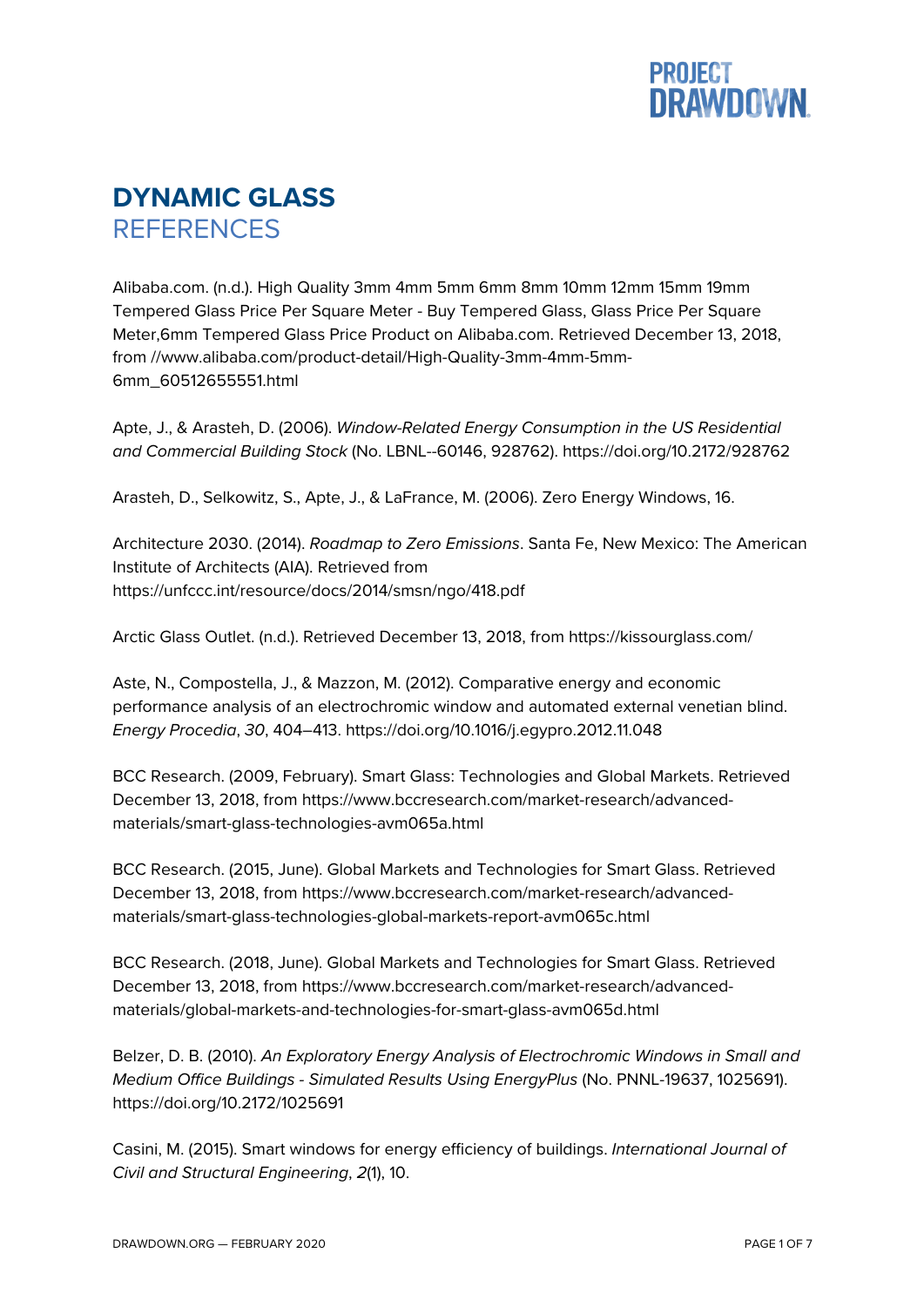Casini, M. (2018). Active dynamic windows for buildings: A review. *Renewable Energy*, *119*, 923–934. https://doi.org/10.1016/j.renene.2017.12.049

Chow, T., Li, C., & Lin, Z. (2010). Innovative solar windows for cooling-demand climate. *Solar Energy Materials and Solar Cells*, *94*(2), 212–220. https://doi.org/10.1016/j.solmat.2009.09.004

Christie Glass - Prices. (n.d.). Retrieved December 13, 2018, from http://www.christieglass.com/pricecalculator.php

Coleman, E. (2018). *Climate-based comparative lifecycle assessment of glazing assemblies for glass curtain walls in commercial office buildings*. University of Colorado Boulder.

Cuce, E., & Riffat, S. B. (2015). A state-of-the-art review on innovative glazing technologies. *Renewable and Sustainable Energy Reviews*, *41*, 695–714. https://doi.org/10.1016/j.rser.2014.08.084

Deb, S. K., Lee, S.-H., Edwin Tracy, C., Roland Pitts, J., Gregg, B. A., & Branz, H. M. (2001). Stand-alone photovoltaic-powered electrochromic smart window. *Electrochimica Acta*, *46*(13– 14), 2125–2130. https://doi.org/10.1016/S0013-4686(01)00390-5

DeForest, N., Shehabi, A., Garcia, G., Greenblatt, J., Masanet, E., Lee, E. S., … Milliron, D. J. (2013). Regional performance targets for transparent near-infrared switching electrochromic window glazings. *Building and Environment*, *61*, 160–168. https://doi.org/10.1016/j.buildenv.2012.12.004

DeForest, N., Shehabi, A., O'Donnell, J., Garcia, G., Greenblatt, J., Lee, E. S., … Milliron, D. J. (2015). United States energy and CO 2 savings potential from deployment of near-infrared electrochromic window glazings. *Building and Environment*, *89*, 107–117. https://doi.org/10.1016/j.buildenv.2015.02.021

DeForest, N., Shehabi, A., Selkowitz, S., & Milliron, D. J. (2017). A comparative energy analysis of three electrochromic glazing technologies in commercial and residential buildings. *Applied Energy*, *192*, 95–109. https://doi.org/10.1016/j.apenergy.2017.02.007

Deru, M., Field, K., Studer, D., Benne, K., Griffith, B., Torcellini, P., … Crawley, D. (2011). *U.S. Department of Energy Commercial Reference Building Models of the National Building Stock* (No. NREL/TP-5500-46861, 1009264). https://doi.org/10.2172/1009264

DigiTimes. (2014). DigiTimes archive & research. Retrieved December 13, 2018, from http://www.digitimes.com/news/a20131231PR201.html

Dussault, J.-M., Gosselin, L., & Galstian, T. (2012). Integration of smart windows into building design for reduction of yearly overall energy consumption and peak loads. *Solar Energy*, *86*(11), 3405–3416. https://doi.org/10.1016/j.solener.2012.07.016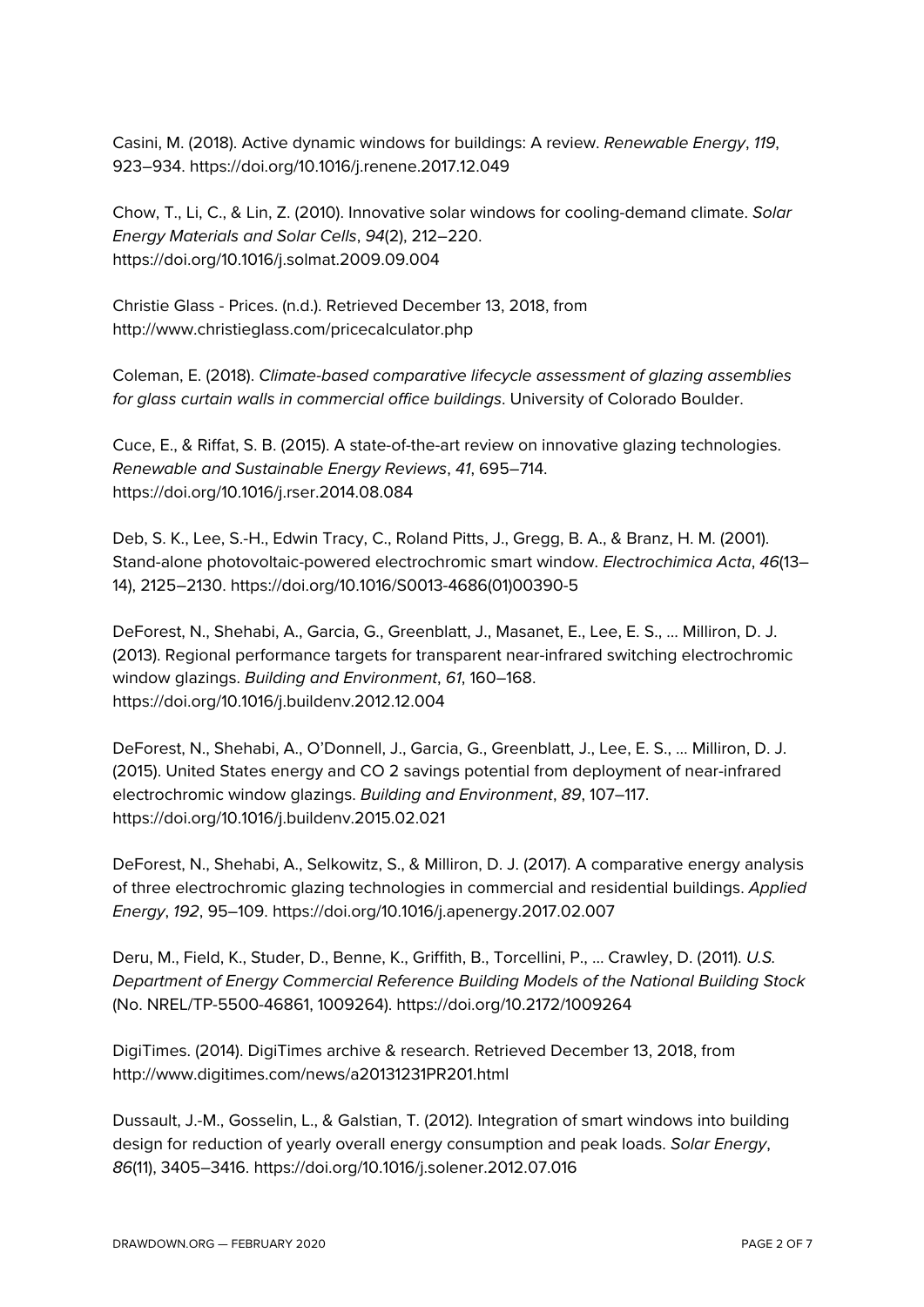E3T. (n.d.). Electrochromic Windows. Retrieved December 13, 2018, from http://e3tnw.org/ItemDetail.aspx?id=262

Energy Information Administration (EIA)- Commercial Buildings Energy Consumption Survey (CBECS) Data. (2003). Retrieved February 26, 2019, from https://www.eia.gov/consumption/commercial/data/2003/index.php?view=consumption

Favoino, F., Overend, M., & Jin, Q. (2015). The optimal thermo-optical properties and energy saving potential of adaptive glazing technologies. *Applied Energy*, *156*, 1–15. https://doi.org/10.1016/j.apenergy.2015.05.065

Fazel, A., Izadi, A., & Azizi, M. (2016). Low-cost solar thermal based adaptive window: Combination of energy-saving and self-adjustment in buildings. *Solar Energy*, *133*, 274–282. https://doi.org/10.1016/j.solener.2016.04.008

Fernandes, L.L., Lee, E. S., & Ward, G. (2013). Lighting energy savings potential of split-pane electrochromic windows controlled for daylighting with visual comfort. *Energy and Buildings*, *61*, 8–20. https://doi.org/10.1016/j.enbuild.2012.10.057

Fernandes, Luis L., Lee, E. S., & Thanachareonkit, A. (2015). *Electrochromic Window Demonstration at the Donna Land Port of Entry* (No. LBNL--1001788, 1237336). https://doi.org/10.2172/1237336

Garcia, G. (2015). Low Cost Near Infrared Selective Plasmonic Smart Windows, 20.

Georg, A., Graf, W., Neumann, R., & Wittwer, V. (2000). Stability of gasochromic WO3 films. *Solar Energy Materials*, 12.

Ghosh, A., & Norton, B. (2018). Advances in switchable and highly insulating autonomous (selfpowered) glazing systems for adaptive low energy buildings. *Renewable Energy*, *126*, 1003– 1031. https://doi.org/10.1016/j.renene.2018.04.038

Grand View Research. (2018, February). Smart Glass Market Share By Technology | Global Industry Report, 2025. Retrieved December 13, 2018, from https://www.grandviewresearch.com/industry-analysis/smart-glass-market

Gustavsen, A., Jelle, B. P., Arasteh, D., & Kohler, C. (2007). *State-of-the-Art Highly Insulating Window Frames - Research and Market Review* (No. LBNL-1133E, 941673). https://doi.org/10.2172/941673

Hernandez, P. (2011, October 11). Smart glass costs set to drop. Retrieved December 13, 2018, from https://www.ecoinsite.com/2011/10/cheaper-smart-windows.html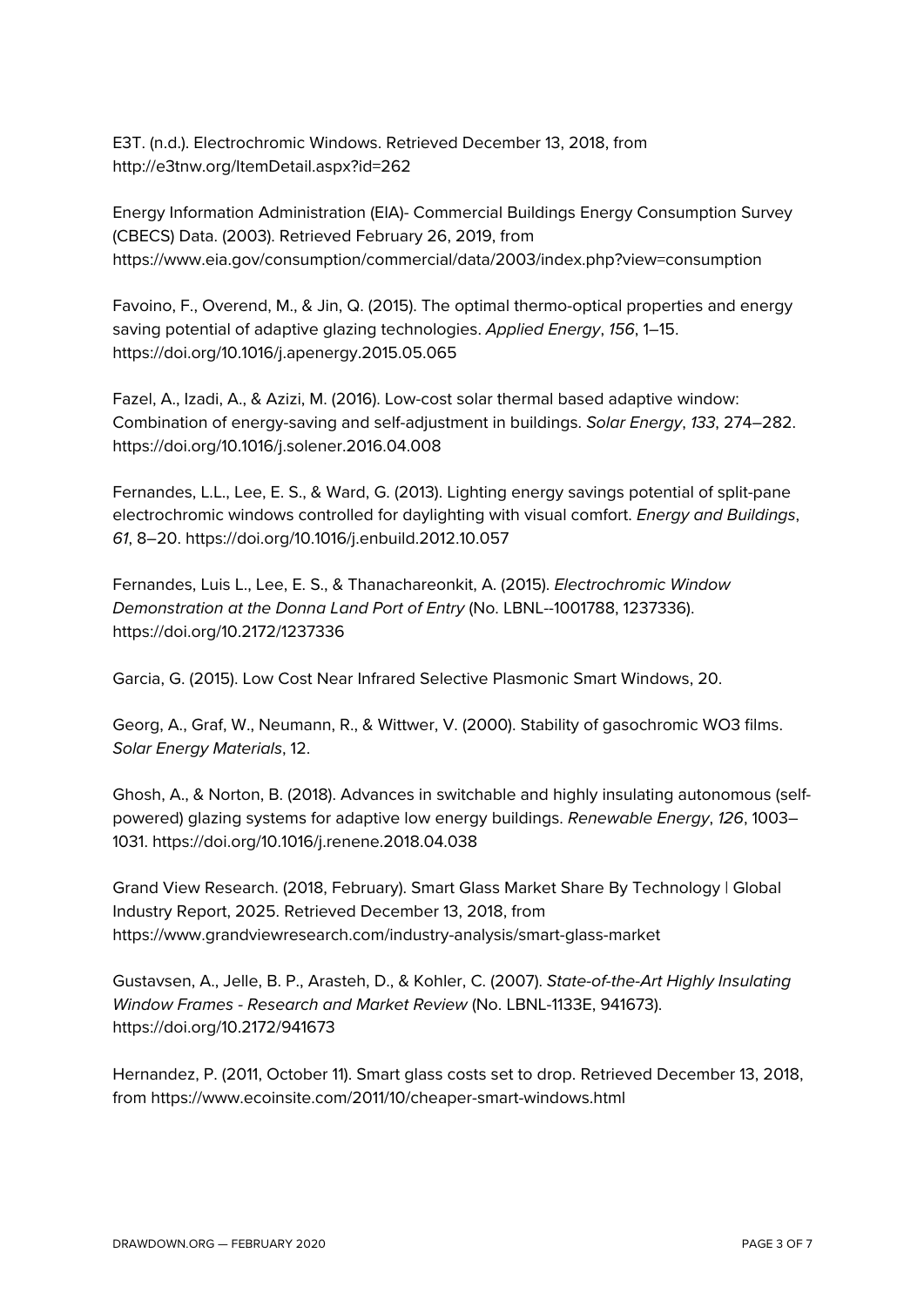IEA. (2013). *Transition to sustainable buildings: strategies and opportunities to 2050*. Paris: International Energy Agency. Retrieved from http://www.iea.org/publications/freepublications/publication/Building2013\_free.pdf

IEA. (2016). *Energy Technology Perspectives 2016*. Paris, France: International Energy Agency. Retrieved from http://www.iea.org/etp/etp2016/

International Energy Agency. (2017). *Energy Technology Perspectives 2017* (p. 443).

Jelle, B. P., Hynd, A., Gustavsen, A., Arasteh, D., Goudey, H., & Hart, R. (2012). Fenestration of today and tomorrow: A state-of-the-art review and future research opportunities. *Solar Energy Materials and Solar Cells*, *96*, 1–28. https://doi.org/10.1016/j.solmat.2011.08.010

Josh P. (2014, June 18). Switchable Smart Glass from Quality Smart Glass | Smart Glass, Switchable Glass. Retrieved December 13, 2018, from https://www.glassappsource.com/smartglass/switchable-smart-glass-quality-smart-glass.html

Lacey, S. (2013). Will Smart Glass Ever Be More Than a Boutique Product? | Greentech Media. Retrieved December 13, 2018, from https://www.greentechmedia.com/articles/read/Will-Smart-Glass-Ever-Be-More-Than-a-Boutique-Product#gs.=WqjHgk

Lampert, C. (1994). Towards large-area photovoltaic nanocells: experiences learned from smart window technology. *Solar Energy Materials and Solar Cells*, *32*(3), 307–321. https://doi.org/10.1016/0927-0248(94)90266-6

Lampert, C. (1998). Smart switchable glazing for solar energy and daylight control. *Solar Energy Materials and Solar Cells*, *52*(3–4), 207–221. https://doi.org/10.1016/S0927- 0248(97)00279-1

Lee, E S, & DiBartolomeo, D. L. (2002). Application issues for large-area electrochromic windows in commercial buildings, 27.

Lee, E., & Selkowitz, S. (2009). *High Performance Buuilding Façade Solutions - PIER Final Project Report* (p. 132).

Lee, E., Yazdanian, M., & Selkowitz, S. (2004). *The energy-savings potential of electrochromic windows in the UScommercial buildings sector* (No. LBNL--54966, 891618). https://doi.org/10.2172/891618

Lee, Eleanor S., Fernandes, L. L., Goudey, C. H., Jonsson, C. J., Curcija, D. C., Pang, X., … Hoffmann, S. (2013). *A Pilot Demonstration of Electrochromic and Thermochromic Windows in the Denver Federal Center, Building 41, Denver, Colorado* (No. LBNL--1005095, 1249497). https://doi.org/10.2172/1249497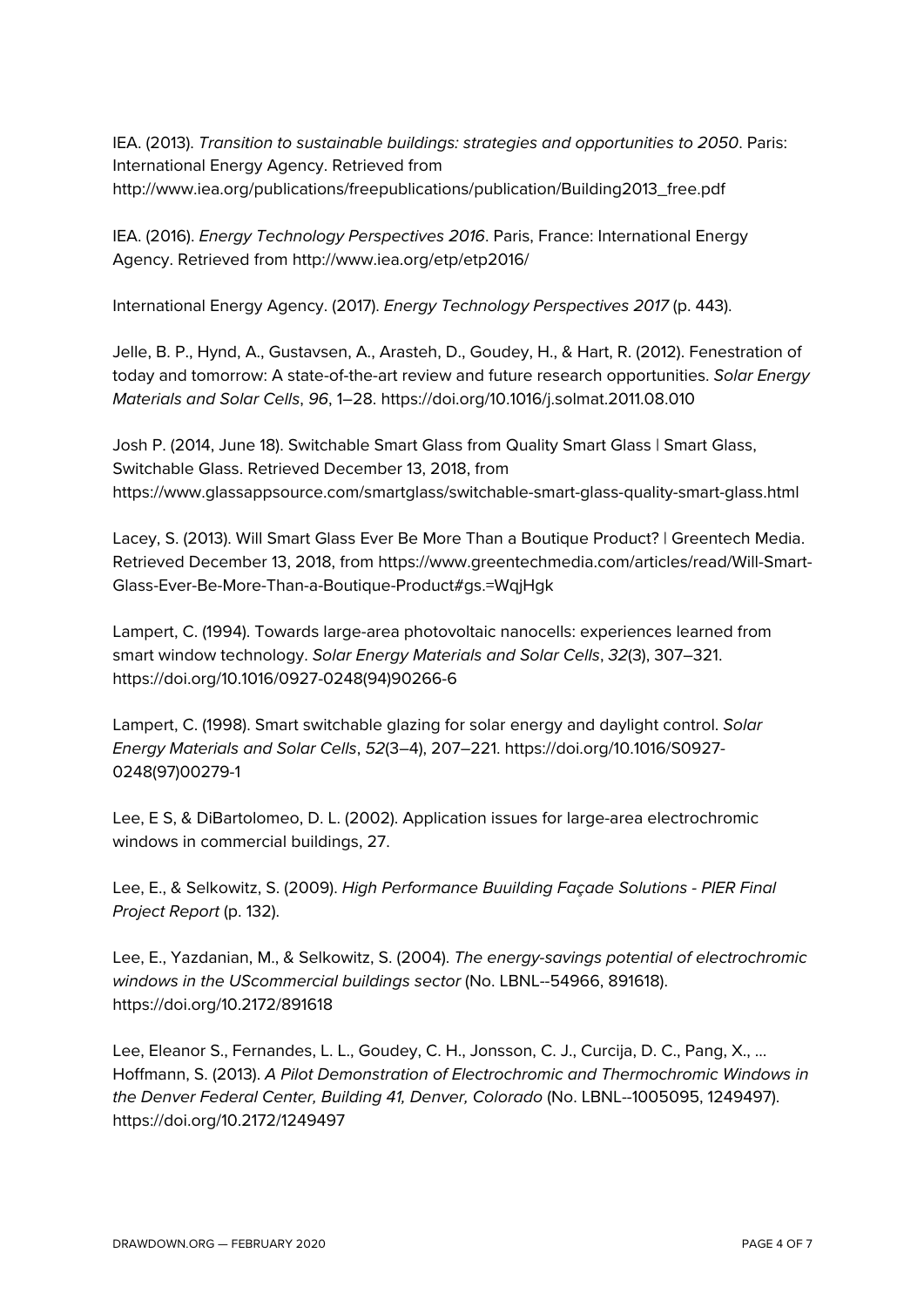Lee, Eleanor S., Selkowitz, S. E., Clear, R. D., DiBartolomeo, D. L., Klems, J. H., Fernandes, L. L., … Yazdanian, M. (2006). *Advancement of Electrochromic Windows* (No. LBNL--59821). US: Ernest Orlando Lawrence Berkeley NationalLaboratory, Berkeley, CA (US). https://doi.org/10.2172/899732

Lee, E.S., & Tavil, A. (2007). Energy and visual comfort performance of electrochromic windows with overhangs. *Building and Environment*, *42*(6), 2439–2449. https://doi.org/10.1016/j.buildenv.2006.04.016

Marks, D. (n.d.). Powerful Solutions: A New View of Window Efficiency. Retrieved December 13, 2018, from http://members.questline.com/Article.aspx?articleID=27155&accountID=2618&nl=15303

McCoy, A. P., Koebel, C. T., Sanderford, A. R., Franck, C. T., & Keefe, M. J. (2000). Adoption of High-Performance Housing Technologies Among U.S. Homebuilding Firms, 2000 Through 2010, 22.

Navigant Pike Research. (2014). Demand for smart glass will surpass 3 million square meeteres annualy by 2020. Retrieved from https://www.navigantresearch.com/newsroom/demand-for-smart-glass-will-surpass-3-millionsquare-meters-annually-by-2020

Office of Energy Efficiency & Renewable Energy. (2013). Low-Cost Nanostructured Smart Window Coatings | Department of Energy. Retrieved December 13, 2018, from https://www.energy.gov/eere/buildings/downloads/low-cost-nanostructured-smart-windowcoatings

Oh, M., Roh, S., Jang, M., & Park, J. (2018). Evaluation of heating and cooling load according to applying electrochromic glass to office building envelope in South Korea, 12.

Papaefthimiou, S., Syrrakou, E., & Yianoulis, P. (2006). Energy performance assessment of an electrochromic window. *Thin Solid Films*, *502*(1–2), 257–264. https://doi.org/10.1016/j.tsf.2005.07.294

Pittaluga, M. (2015). Electrochromic glazing and walls for reducing building cooling needs. In *Eco-Efficient Materials for Mitigating Building Cooling Needs* (pp. 473–497). Elsevier. https://doi.org/10.1016/B978-1-78242-380-5.00017-0

Rezaei, S. D., Shannigrahi, S., & Ramakrishna, S. (2017). A review of conventional, advanced, and smart glazing technologies and materials for improving indoor environment. *Solar Energy Materials and Solar Cells*, *159*, 26–51. https://doi.org/10.1016/j.solmat.2016.08.026

SageGlass. (n.d.). Sage Dynamic Glass. Retrieved December 13, 2018, from https://www.sageglass.com/en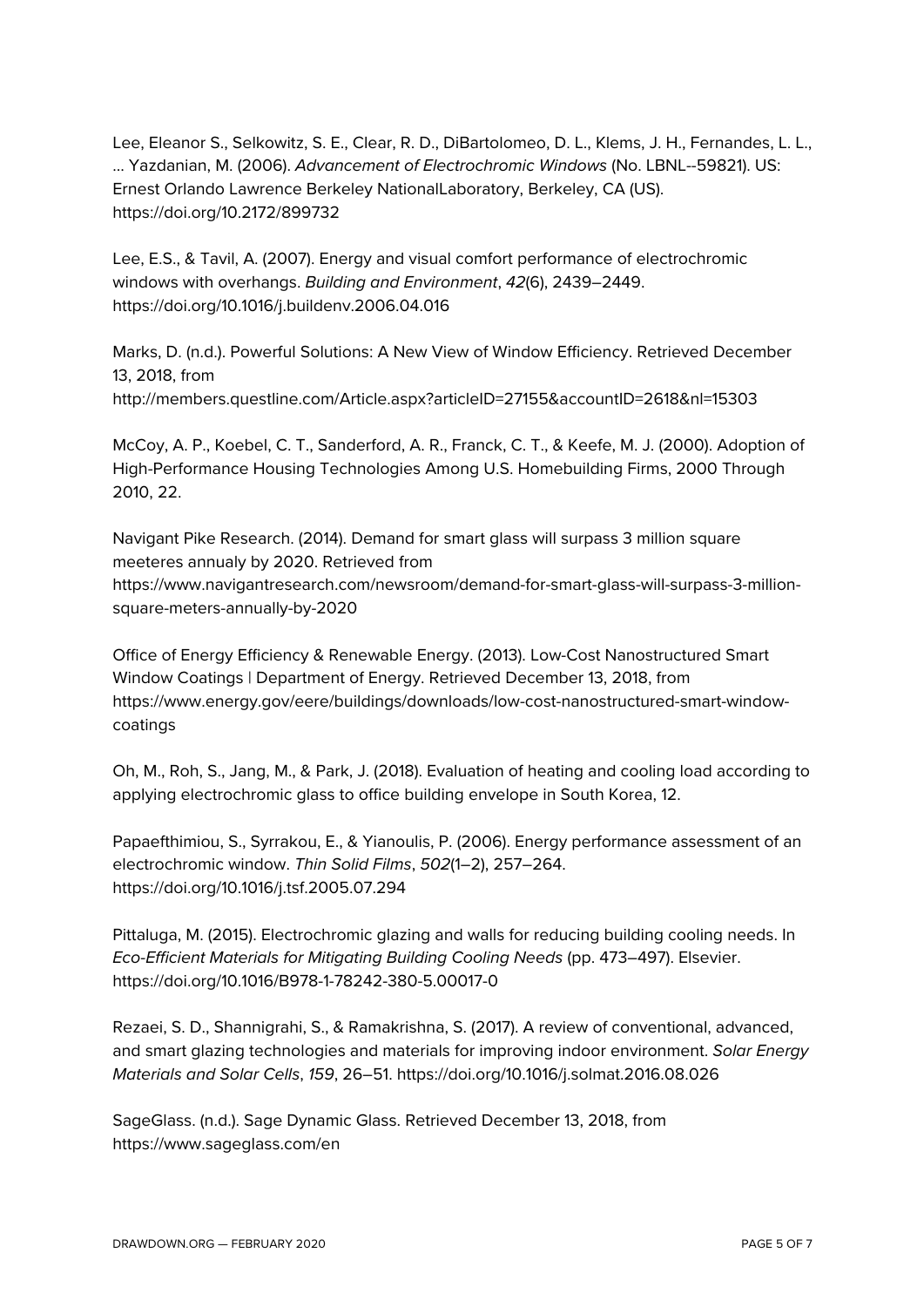Sbar, N. L., Podbelski, L., Yang, H. M., & Pease, B. (2012). Electrochromic dynamic windows for office buildings. *International Journal of Sustainable Built Environment*, *1*(1), 125–139. https://doi.org/10.1016/j.ijsbe.2012.09.001

Schlömer, S. (2014). *Annex III: Technology-specific cost and performance parameters.* (Climate Change 2014: Mitigation of Climate Change. Contribution of Working Group III to the Fifth Assessment Report of the Intergovernmental Panel on Climate Change). Retrieved from https://www.ipcc.ch/pdf/assessment-report/ar5/wg3/ipcc\_wg3\_ar5\_annex-iii.pdf

SF Chornicle. (2017, February 20). Bay Area's Kinestral, View see clear future in smart windows - SFChronicle.com. Retrieved November 30, 2018, from https://www.sfchronicle.com/business/article/Bay-Area-s-Kinestral-View-see-clear-future-in-10943421.php

Spivak, J. (2016, March 7). Smart Glass out of the Shadows. Retrieved December 13, 2018, from https://urbanland.uli.org/industry-sectors/infrastructure-transit/smart-glass-shadows/

Swich Glass. (n.d.). Switch Glass 2018. Retrieved November 30, 2018, from https://www.switchglass.com.au/application/residential/

Tavares, P., Bernardo, H., Gaspar, A., & Martins, A. (2016). Control criteria of electrochromic glasses for energy savings in mediterranean buildings refurbishment. *Solar Energy*, *134*, 236– 250. https://doi.org/10.1016/j.solener.2016.04.022

Tinianov, B. (2017). *Demonstration Program for Low-Cost, High-Energy-Saving Dynamic Windows* (No. EW-201252).

Tweney, D. (2013, August 19). Heliotrope to commercialize light- and heat-blocking "smart glass." Retrieved December 13, 2018, from https://venturebeat.com/2013/08/19/heliotropesmart-glass/

Urge-Vorsatz, D., Eyre, N., Graham, P., Harvey, D., Hertwich, E., Jiang, Y., … McMahon, J. E. (2015). Energy End-Use: Buildings. Retrieved from http://foix21.iiasa.ac.at/web/home/research/Flagship-Projects/Global-Energy-Assessment/GEA\_CHapter10\_buildings\_lowres.pdf

U.S. Department of Energy. (2016). Commercial Buildings Energy Consumption Survey (CBECS) Data-Energy Information Administration (EIA). Retrieved November 27, 2018, from https://www.eia.gov/consumption/commercial/data/2012/index.php?view=characteristics#b1  $b2$ 

Verre feuilleté. (n.d.). Retrieved December 13, 2018, from https://verresurmesures.com/prixverre-feuillete-de-securite-floatglass/